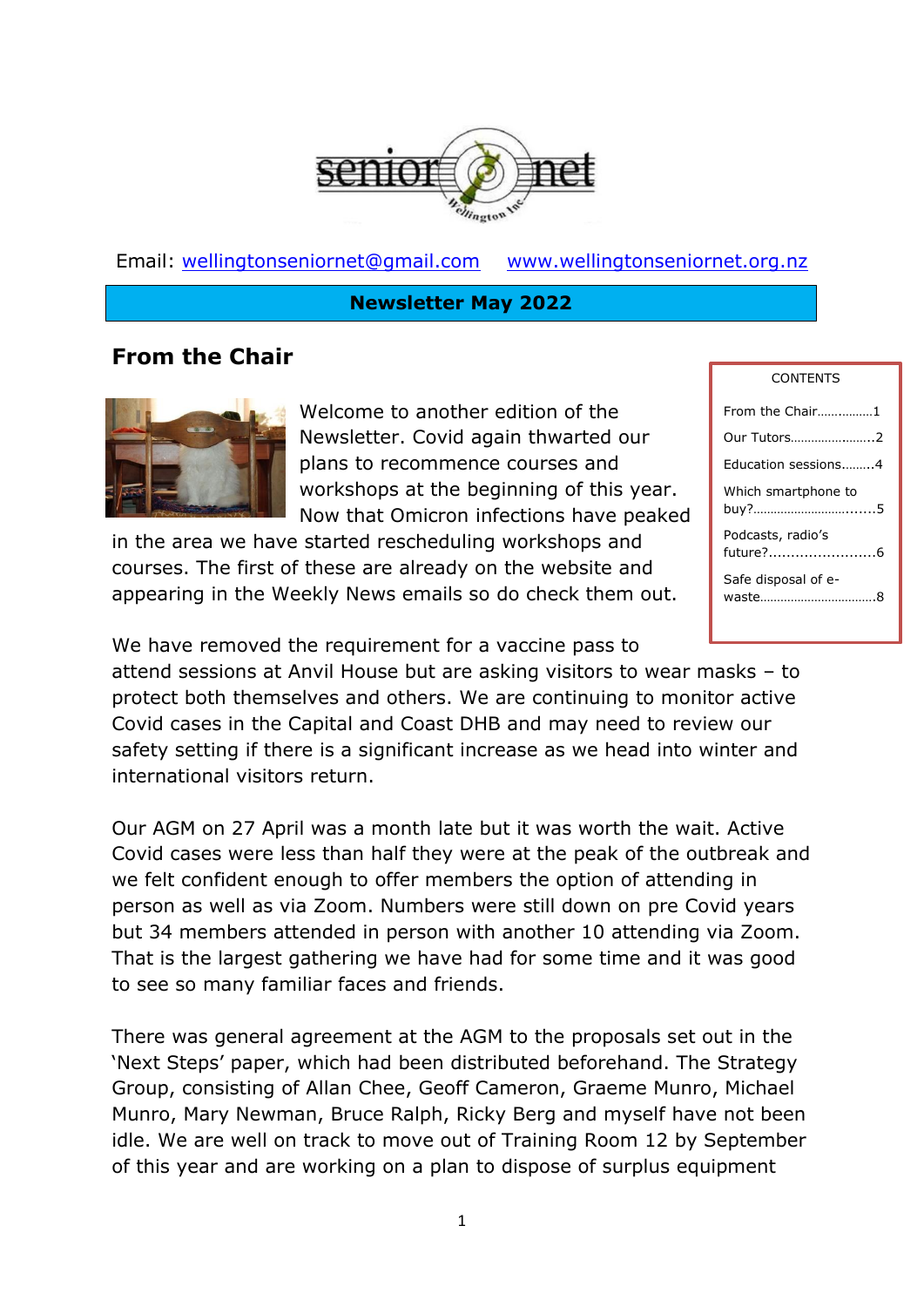and furniture. We have also started work on reviewing our educational programme and looking at ways to streamline our management and administrative processes.

We still need volunteers - particularly in the office, but also tutors/tutor helpers. Please consider helping out. It can be very rewarding being a volunteer and seeing the difference you can make. Everyone has something to contribute so if you are able to help, in any capacity, and would like to know more please contact me through the SeniorNet office email [wellingtonseniornet@gmail.com](mailto:wellingtonseniornet@gmail.com) or phone no 4731510. **Pam Fletcher**

# **Introducing our tutors**

### **Graeme Munro**

I first started taking an interest in computers when I used a pre-Windows PC, mainly for recording financial information on a database, at my workplace in the early 1990's. When the office computer system was upgraded, the old PCs were sold off to staff and I brought one home to use for basic word processing as well as playing some games. Despite the computer being very limited in storage capacity and memory it was great to muck around with and try out various software programmes, as well as taking it apart and seeing what was inside the box.

In the mid-1990s I purchased a computer running Windows 95 which was a huge improvement on the old one and enabled me to connect to the internet with a dial-up phone connection. It was very primitive compared to today's! That PC has of course long since gone, along with several others since purchased as upgrades.

Although I haven't had any formal training in technology, my interest in computers has continued since then both installing and upgrading my own devices as well as assisting others to set up their own systems and helping to diagnose problems. When I retired in 2012, I joined SeniorNet Wellington to both learn more and to share my own knowledge with others. I had no intention of becoming a tutor, however it wasn't long before my arm was twisted to assist in the running of Word Processing classes. This soon developed into organising the classes as well as tutoring them.

Although a reluctant tutor at the beginning, I have enjoyed my various teaching roles and get a lot of satisfaction from being able to help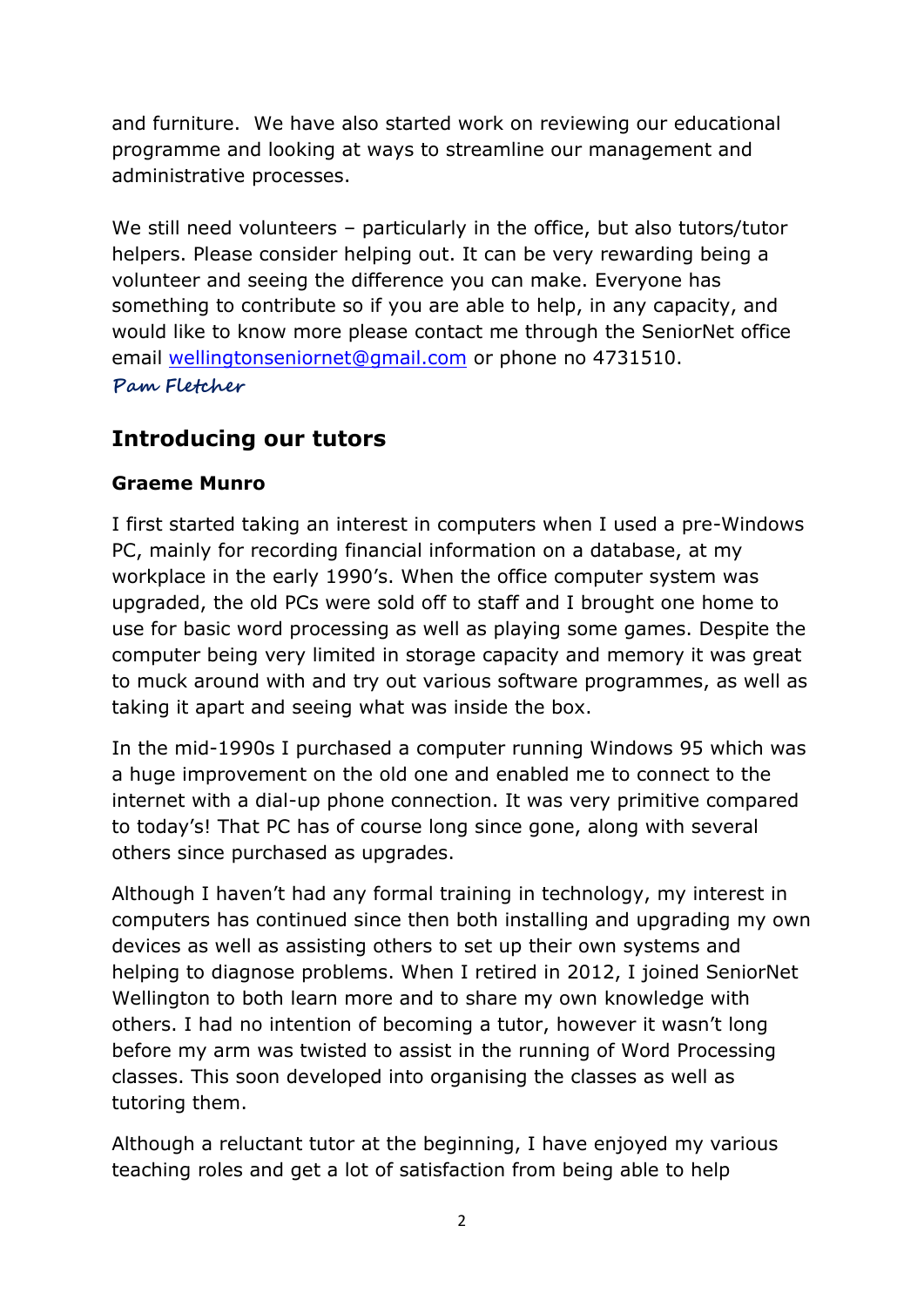members to improve their own knowledge of technology. Running the Android SIG in particular is very rewarding as participants' questions can often be quite challenging and I'm always learning something from each session. I also enjoy participating in the Help Centre giving one-on-one help on a wide range of problems.

### **Bruce Ralph, the Apple Mac guy**

I will share with you two very interesting goals or milestones, that, on reflection, I realise were actually a step up the ladder, whilst also proving how life unfolds in mysterious ways.

First was as a young 19 year old bikie racing at a club meeting at Paraparaumu Beach 'leading the pack' (goal) but in the soft sand that I inadvertently rode onto, the Triumph quickly succumbed from 90 to zero



my Triumph 500cc 1970's photo



in a remarkably short distance. After a few days I left hospital; whilst there I probably subconsciously reassessed ideas on extending my life. Racing was no longer for me!

Then the second goal was to get into the lucrative IT business, and sell Apple. In 1984 I started to achieve this working for various Wellington Apple Dealers and progressing well. Once settled in Auckland I started as a homebased independent Apple technician and reseller. Work built up over 10 years allowing me to open the first for New Zealand, an authorised 'AppleCentre' shop located in Albany; I opened this boutique computer shop in 1998. (Goal achieved)

Working as an owner manager I especially enjoyed the challenge of operating my own successful retail business. The shop was very successful selling Apple products and was awarded Top NZ Apple Sales for 1999 and 2001, each rewarded with a trip to the AppleExpo, at that time, a yearly event in San Francisco.

So, I had started working with Apple Products back in 1984, and accumulated 23 years in the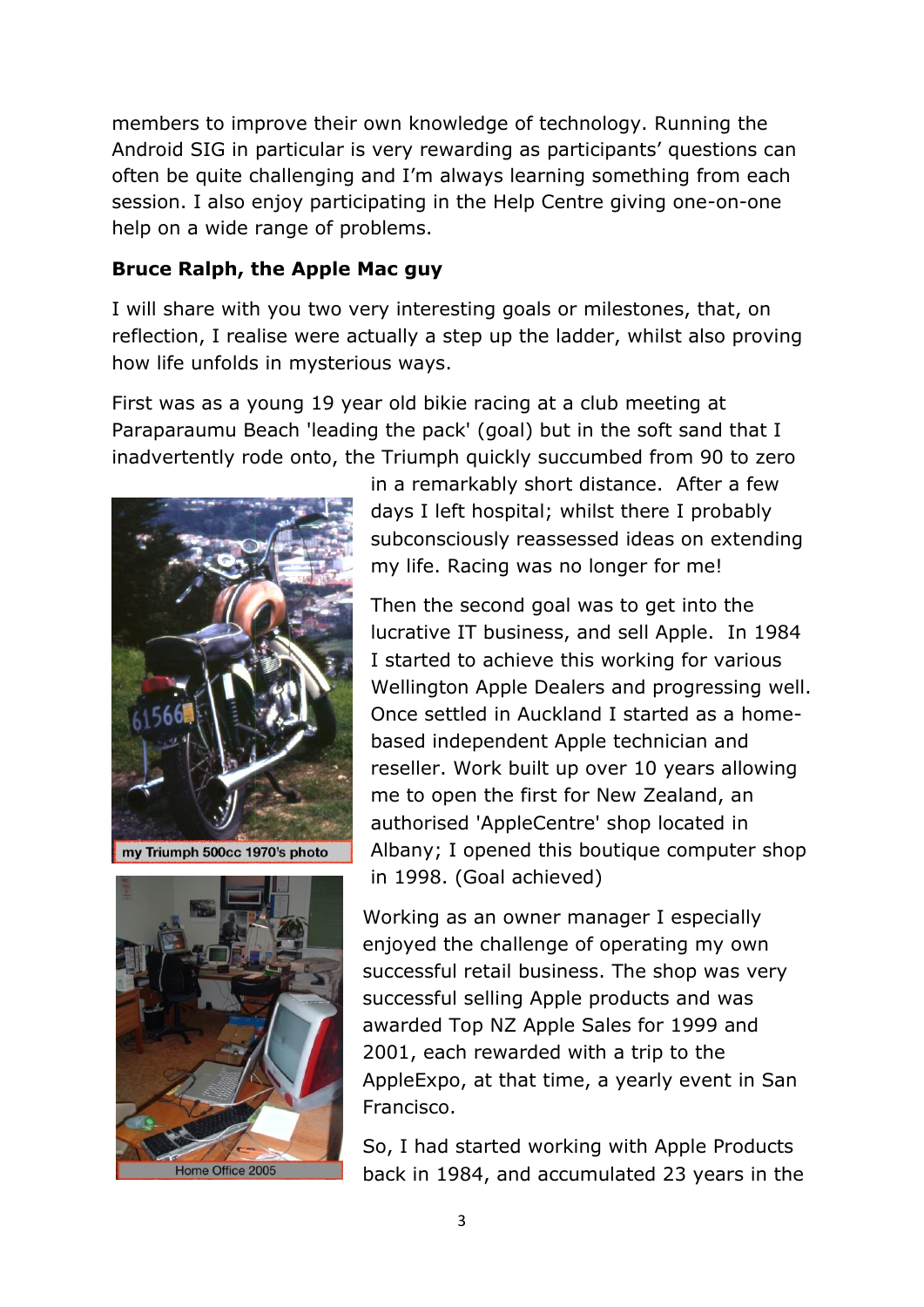Apple industry, working with many Apple dealers and in just about all positions: as humble but very knowledgeable technologist, prosperous and innovative sales person, dedicated but frustrated manager, highly aloof 'snobby nosed' consultant, and of course finally, a convivial directorowner- manager of the Apple Shop. This whilst always wearing a



Cambridge suit and tie, if you know what I mean!

Yes, outgoing introverts do exist, I am one. One who also scores very high at perceiving relationships, solving problems and thinking sequentially. So that's me!

### **Education Sessions May – July By Allan Chee, Convenor Education Committee**

Now that the AGM has been held, we can get back to looking at what courses and workshops we can offer to you the members. Covid has been a pain and has curbed a lot of what we originally planned. But now that restrictions have eased, this is what we propose to offer in the coming months, in addition to our regular monthly Special Interest Groups (SIGs).

The hands-on 'Smartphone Drivers' Licence' series for Apple and Android phones started on 17 May, followed by Session 2 on 31 May, Session 3 on 7 June and Session 4 on 14 June. Our Apple Mac guru, Bruce Ralph, will run an Apple Keynote session on 25 May. Keynote is Apple's version of Microsoft PowerPoint. Jonny Smith from Wellington City Library will do another session on 1 June and show us the library's e-resources. This was a very popular session last year so book in soon!

The Digicam group on 9 June will have a special guest presenter David Wilcox who will showcase some startling pictures featuring his light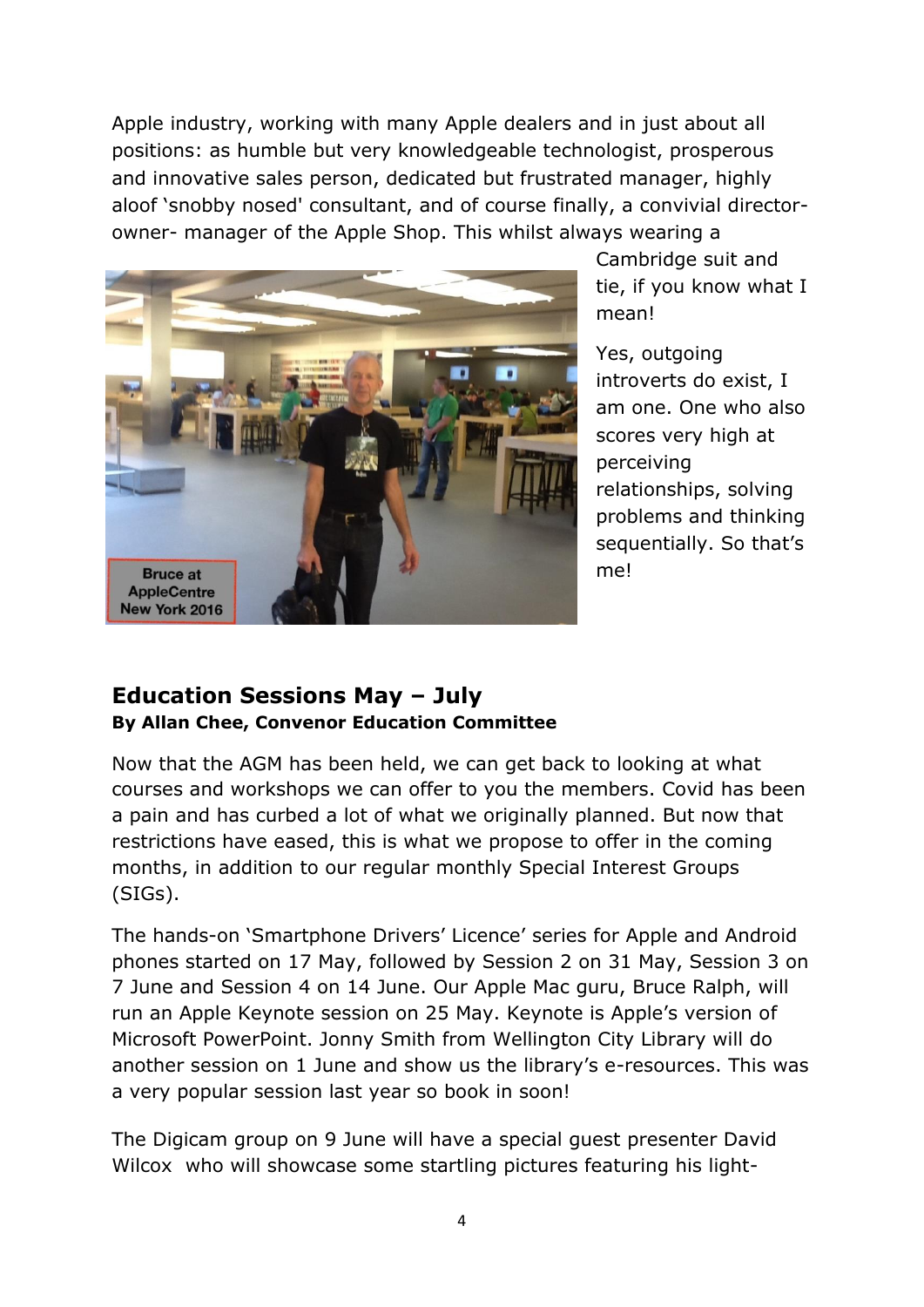painting techniques with Landscapes and Portrait images. He will also discuss his views on composition and editing, plus an introduction to free programmes to assist. Following the presentation there will be a "cuppa" to accompany your own sandwich or biscuits.

Alan Royal is keen to keep us up-to-date with a Google Tools Session tentatively scheduled for Thursday 30 June.

On 5 July our new tutor Keith Benson will start a new course titled 'Outlook for Seniors' on the mail app Outlook**.** Microsoft Outlook is a free application, with many features, for Android and Apple phones and tablets. It's likely that 33% of our members are using an Outlook mail interface, either with an @xtra.co.nz or an outlook.com email account so this course may well be of interest.

Other courses in July will be a 'Google Docs' course on 7 July, 'Apple Safari browser' on 19 July and a new course titled 'Internet-of-Things (IoT)'.

Keep an eye on our [website](https://www.wellingtonseniornet.co.nz/) or the weekly emails for the details of the sessions and how to register.

# **Which smartphone to buy? by Mary Newman**

Our members sometimes ask tutors for recommendations on which phone to buy. This article *[Best Phone NZ 2022: what's the best smartphone I](https://www.thebit.nz/best/best-phone-nz-2022/)  [can buy in NZ?,](https://www.thebit.nz/best/best-phone-nz-2022/)* recently published in the DomPost, is one of many guides though it does recommend phones that are pretty pricey.

Users who want a basic phone to do phone calls and text messages will not need to buy an expensive phone. But it is wise to future proof when buying a new phone as users may start to use the camera or apps that they hadn't used before.

### **What to look for when buying a phone**

- Price
- What size is the phone? A smaller phone is easier to fit in a pocket but a phone with a larger screen is better for accessibility or if you watch videos or edit photos
- Accessibility. Is the keyboard a decent size for chubby or arthritic fingers.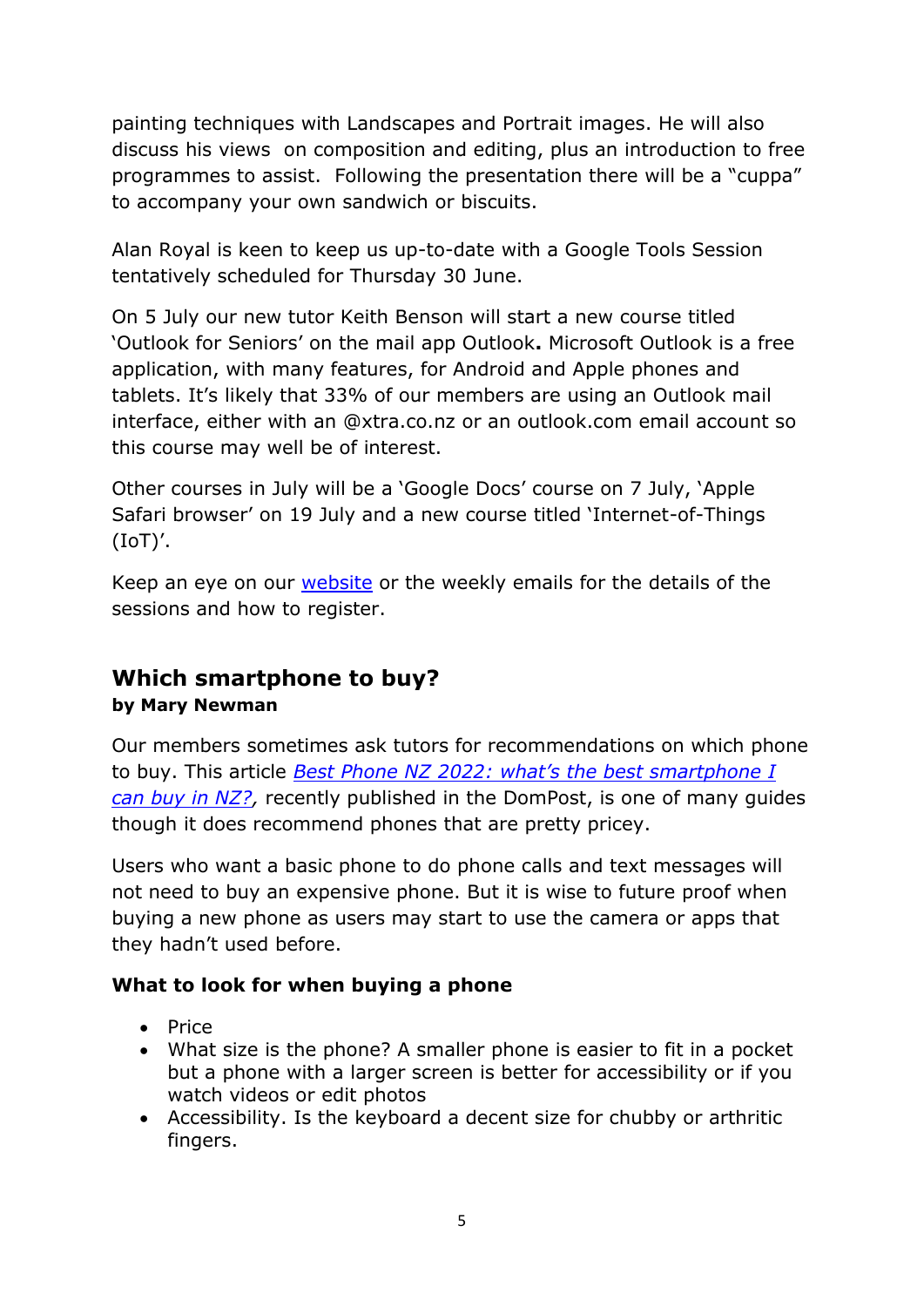- Do you have a preference for the operating system: Apple iPhone (iOS) or Android? Consider compatibility with other devices like an iPad, tablet or computer.
- Do you need 5G capability? All mobiles are suitable for a 4G network. 5G allows faster download speeds and is good for anyone watching movies but probably not necessary for the average user.
- Do you want a good camera?
- Is the phone storage capacity sufficient if you take a lot of photos or use a lot of apps?
- Battery life

# **Podcasts, radio's future? by Ricky Berg**

So just what is a podcast, and what does the word mean?

Simply put, a podcast is an audio programme, just like radio, but can be listened to wherever and whenever you like. The word itself is a portmanteau of *iPod* and *broadcast,* although some say it is an acronym for *Personal on Demand Broadcast*.

Unlike live radio, podcasts are digital audio files made available on the internet for downloading to a computer or mobile device, and often typically available as a series. More importantly, 99% of all podcasts are free of any charge. You can also 'subscribe' to a specific podcast, and you will get TXT or email notifications when the next in a series is available .... again unlike scheduled radio or TV, podcasts are released at the whim of their creators.

On this basis, you could listen to a podcast whilst driving, walking, on public transport or warmly in bed on a winters' night. Any device capable of playing a digital audio file can be used, and listened to via speakers or headphones. Some podcasts are available directly off a topics' website, so unless you want to listen on the move, a simple click on the Play button will get you your listening pleasure.

Another important feature is that you, the listener, can stop, pause, or control the replay at any time you wish.

A podcast may be about politics, books, music or quite literally anything that a human might think of or want to talk about. The range of subjects and topics of podcasts is phenomenal, as a quick internet search will reveal (as of April 2021, there were a total number of 850,000 active podcasts with more than 48 million episodes, whilst current estimates cite some 2 million podcasts). Some podcasts have been prepared in a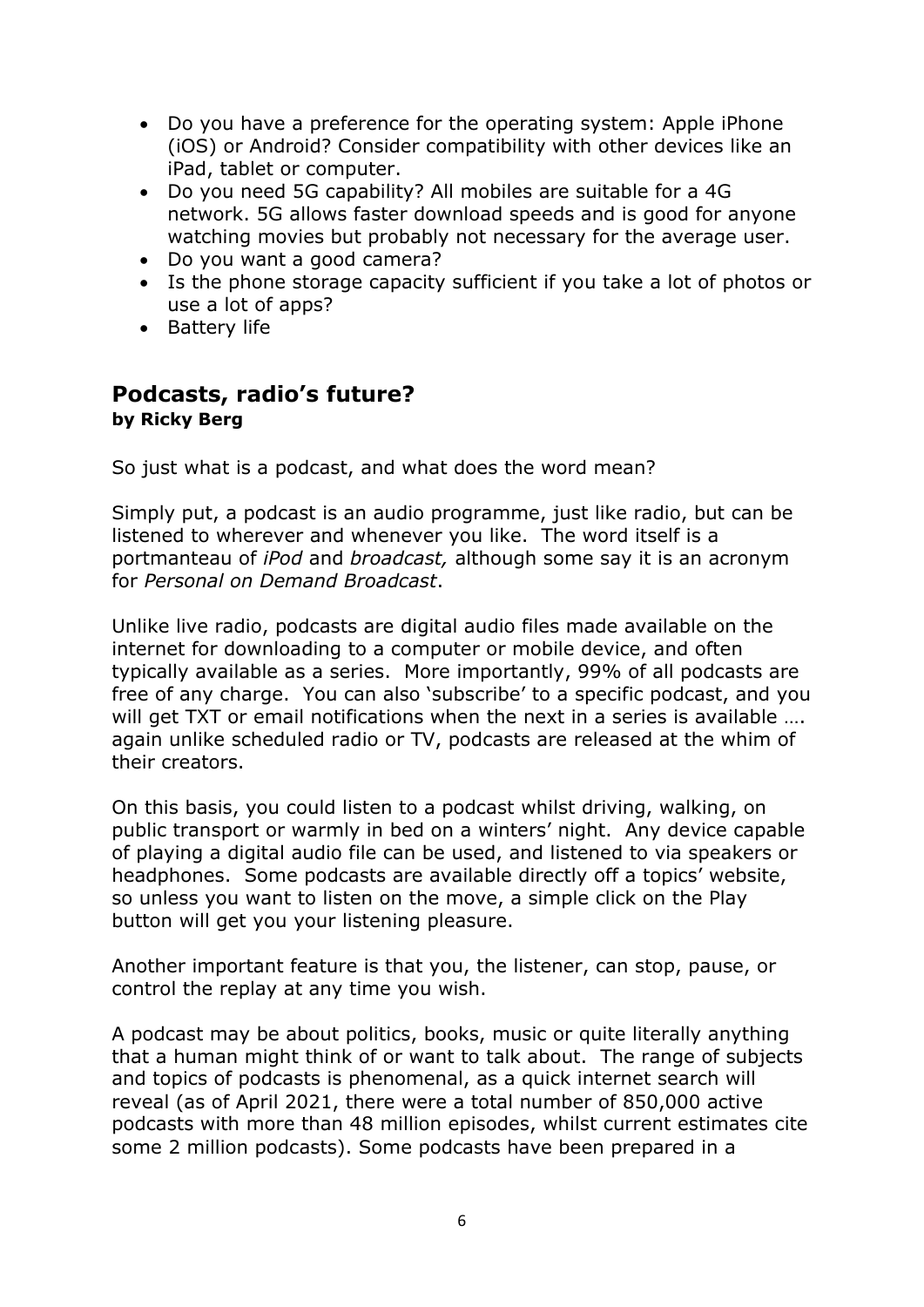structured manner, whilst others may be completely improvised, and generally 20 to 40 minutes in length.

One of the easiest ways to view the vast array of podcasts available, particularly if using an Android tablet or phone, is to simply tap on the

Google Podcasts App icon, which looks like this: Google Podcasts is essentially a directory of the multitudes of podcasts available, and allows you to either listen immediately (streaming), or to download the audio file for transferring to another device.

Here are examples of opening screens when using the Google Podcasts App on a tablet, and a phone.

| <b>Google Podcasts</b>                                                                                                         |                                               |                                  |                                     |                                            |                                                                                                                                                       |                                |                                     |                                  |
|--------------------------------------------------------------------------------------------------------------------------------|-----------------------------------------------|----------------------------------|-------------------------------------|--------------------------------------------|-------------------------------------------------------------------------------------------------------------------------------------------------------|--------------------------------|-------------------------------------|----------------------------------|
| Q Search                                                                                                                       |                                               |                                  |                                     |                                            |                                                                                                                                                       |                                |                                     |                                  |
| <b>News</b><br>For you                                                                                                         |                                               | Culture                          |                                     | Education<br><b>Business</b>               |                                                                                                                                                       |                                | Comedy                              | $\mathsf{A}$                     |
| Popular & Trending                                                                                                             |                                               |                                  |                                     |                                            |                                                                                                                                                       |                                |                                     |                                  |
| the<br><b>STUFF<br/>YOU SHOULD</b><br>detail<br><b>PODCAST</b>                                                                 | <b>E RNZ</b><br>≌<br>This<br>American<br>Life |                                  | The<br>Daily<br>$\overline{\alpha}$ | <b>TED</b><br><b>TALKS</b><br><b>DAILY</b> |                                                                                                                                                       |                                | <b>DIP F</b><br><b>Planet Money</b> |                                  |
| Stuff You<br>The Detail<br>Should K<br>RN7<br><b>iHeartPodcas</b>                                                              | This<br>America<br>This                       | Casefile<br>True Cri<br>Casefile | The Daily<br>The New York           | <b>TED Talks</b><br>Daily<br>TED           | Hamish &<br>Andy<br>LISTNR                                                                                                                            | The<br>Mindset<br>Rob Dial and | Planet<br>Money<br><b>NPR</b>       | Freako<br>nomics R.<br>Freakonom |
| Stuff You Should Know<br>14 hours ago                                                                                          |                                               |                                  |                                     | "The Detail<br>detail<br>6 hours ago       |                                                                                                                                                       |                                |                                     |                                  |
| Short Stuff: Salute the Grilled Cheese<br>Today we pay tribute to the comfiest of comfort food, the<br>grilled cheese sandwich |                                               |                                  |                                     |                                            | Paying for public transport<br>Public transport fares have been halved until the end of<br>June, but to what extent are our bus and train trips alrea |                                |                                     |                                  |
|                                                                                                                                |                                               | ⋒<br>Home                        | $\alpha$<br>Explore                 |                                            | 回<br>Library                                                                                                                                          |                                |                                     |                                  |



Other mainstream amalgamators of podcasts are Spotify and Apple Podcasts, which can be accessed either directly off their websites or using their respective Apps. Naturally there are many more podcast directories available using various independent Apps, including Castbox, PodBean, Stitcher, and PodChaser.

For a start, I'd recommend that you choose a podcast topic centred round something that you are already interested in, so give it a go … the podcasting world is waiting for you.



The Christine Collins Story

When Christine Collins' son disappeared in 1928,

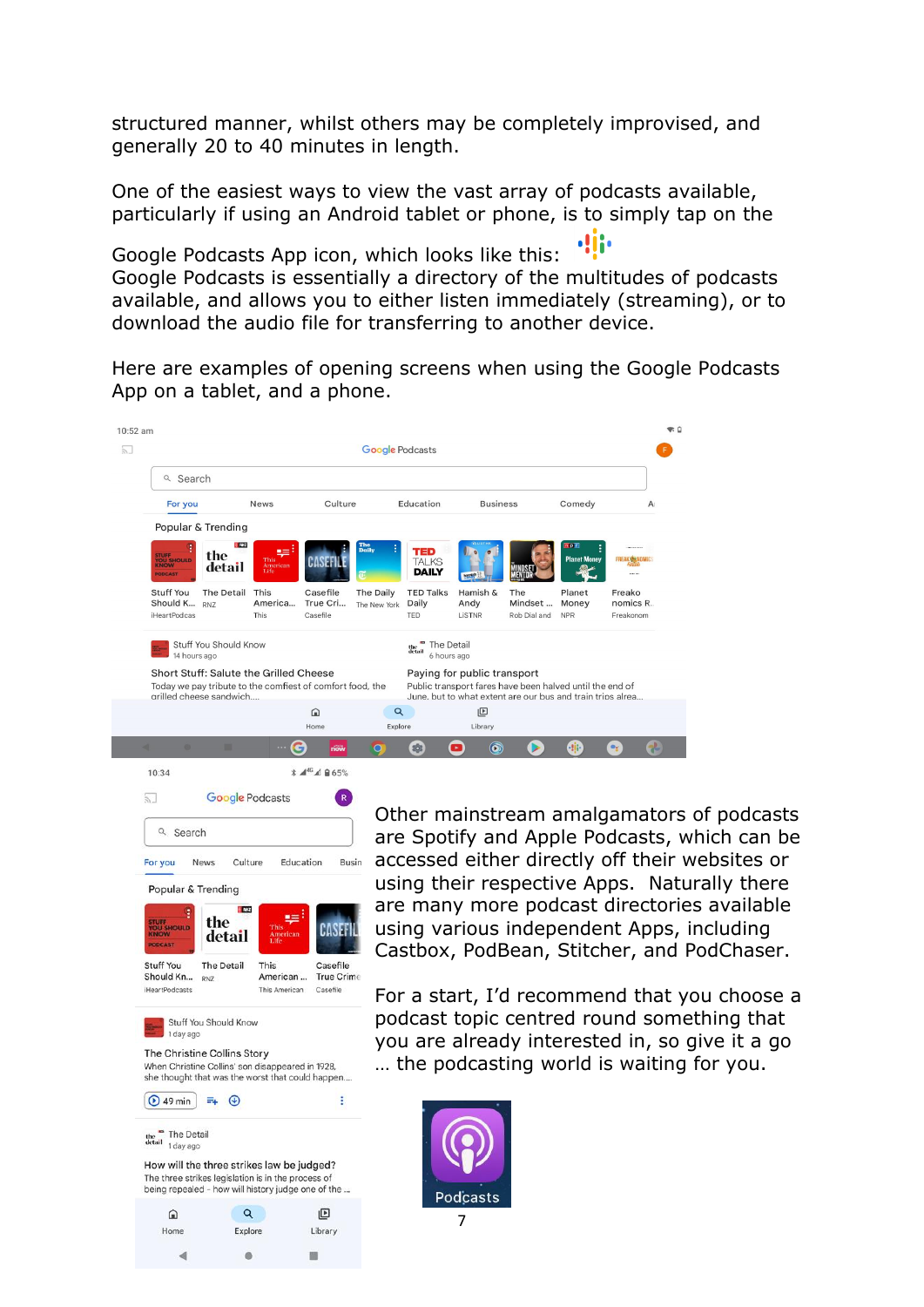# **Safe disposal of e-waste By Mary Newman**

There are a number of places where we can dispose of our old electronics responsibly. It's disheartening to walk past skips and see TVs, computer screens and appliances dumped when our city has several places for disposal: Noel Leeming, the Sustainability Trust and the Southern Landfill.

Before disposing of old computers, tablets and phones it's important to ensure that you have signed out of any accounts (Apple, Samsung or Google accounts) and that your personal data like photos has been deleted. If you're not sure what you need to do then contact SeniorNet and someone can advise you.

#### **Noel Leeming**

Noel Leeming (one of SeniorNet's sponsors) offers two schemes for disposal: mobile phones and other devices.

Noel Leeming's [mobile phone recycling scheme](https://www.noelleeming.co.nz/remobile) operates in a partnership with a government-accredited recycling scheme. They will take mobile phones, chargers and batteries and refurbish or recycle them. For every recycled phone Noel Leeming will donate money to [Sustainable](https://sustainablecoastlines.org/)  [Coastlines,](https://sustainablecoastlines.org/) a charity protecting our coastlines and waterway. Just drop your old phone off at any store.

Their [e-waste disposal](https://www.noelleeming.co.nz/services-ewaste) operates in certain stores and it's best to check which stores participate and what will be accepted: laptops and cables, tablets, notebooks, palmtops, computer monitors, accessories like mice, keyboards, webcams, USBs, modems, printers, scanners, cameras and video cameras.

### **Sustainability Trust**

The [Sustainability Trust's e](https://sustaintrust.org.nz/our-recycling-programmes/e-waste-wellington)-waste scheme will accept a wide range of ewaste including small household appliances such as microwaves, DVD and video players. There are charges for items, except for mobile phones.

They also collect [many other items for recycling](https://sustaintrust.org.nz/our-recycling-programmes) like gumboots and razors. Perfect for anyone downsizing or spring cleaning.

The Trust is located in Forresters Lane, off Tory St, opposite Bunnings and there is parking outside.